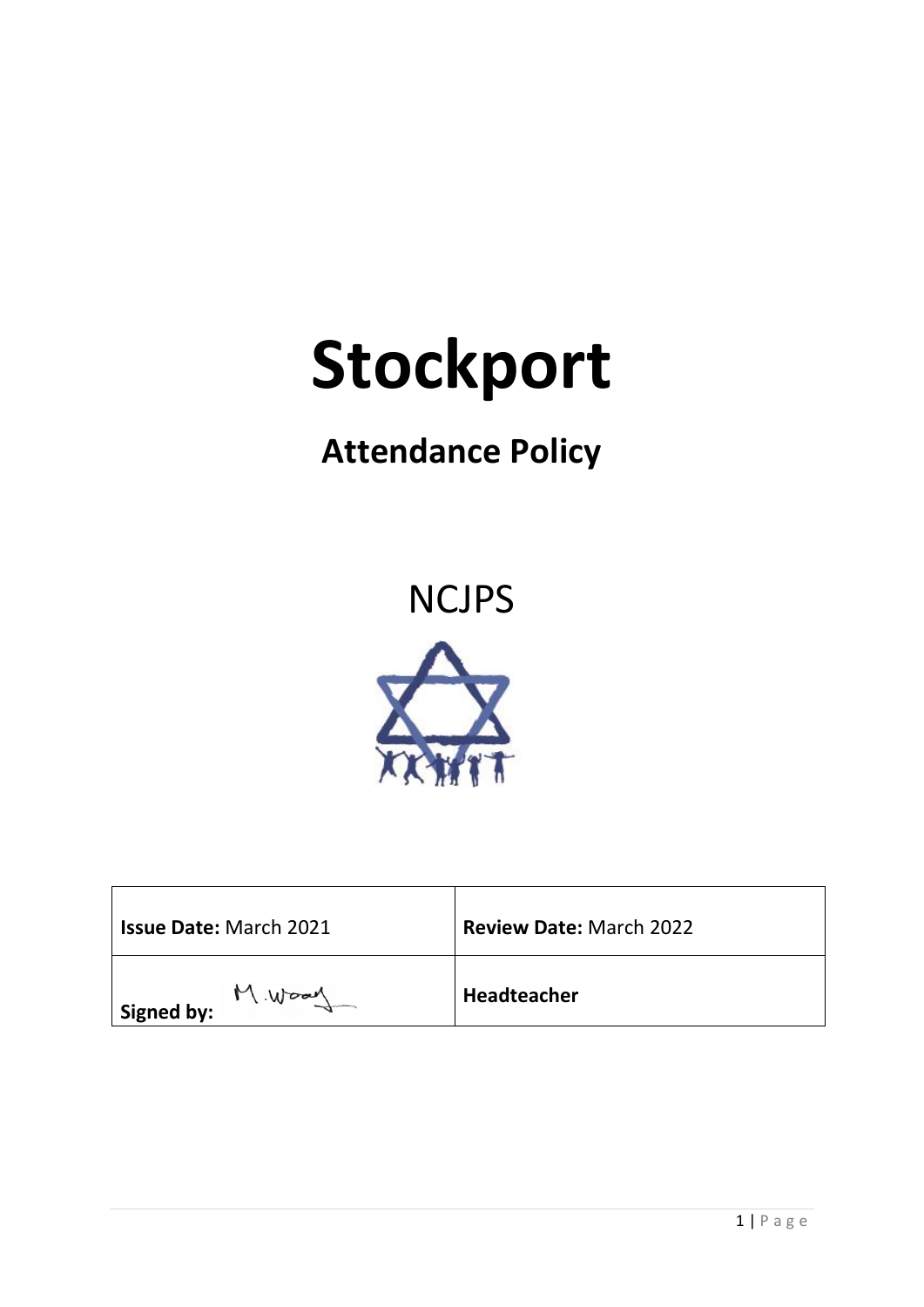| <b>Contents</b>                   |                                                                      | Page |
|-----------------------------------|----------------------------------------------------------------------|------|
| <b>Introduction</b>               |                                                                      | 3    |
|                                   | <b>Legal Framework for School Attendance</b>                         | 3    |
|                                   | <b>Legal Duties on Parents</b>                                       | 3    |
|                                   | <b>Legal Duties on Schools</b>                                       | 4    |
|                                   | <b>Absence from School</b>                                           | 5    |
|                                   | <b>Authorised Absence from School</b>                                | 5    |
|                                   | Illness                                                              | 5    |
|                                   | <b>Medical/Dental Appointments</b>                                   | 5    |
|                                   | Leave of Absence                                                     | 6    |
|                                   | <b>Family Holidays</b>                                               | 6    |
|                                   | <b>Other Examples of Authorised Circumstances</b>                    | 6    |
|                                   | <b>Unauthorised Absences from School</b>                             | 6    |
|                                   | Late Arrival at School                                               | 7    |
| <b>Roles and Responsibilities</b> |                                                                      | 7    |
|                                   | <b>The Governing Body</b>                                            | 7    |
|                                   | <b>The Leadership Team</b>                                           | 8    |
|                                   | <b>Teaching and Pastoral Support Staff</b>                           | 9    |
|                                   | Parents                                                              | 9    |
|                                   | Managing attendance in school                                        | 10   |
|                                   | <b>Legal Sanctions</b>                                               | 12   |
|                                   | <b>Education Penalty Notices for Irregular Attendance</b>            | 13   |
|                                   | Education Penalty Notices for unauthorised leave of absence          | 13   |
|                                   | Parent Contract referrals                                            | 13   |
| <b>Appendices</b>                 |                                                                      | 14   |
| 1.                                | <b>Escalation of Attendance Interventions</b>                        | 14   |
| 2.                                | A) Pre-Referral LETTER 1 - Initial attendance contact letter         | 18   |
|                                   | B) Pre-Referral LETTER 2 - Medical evidence required/legal duties 19 |      |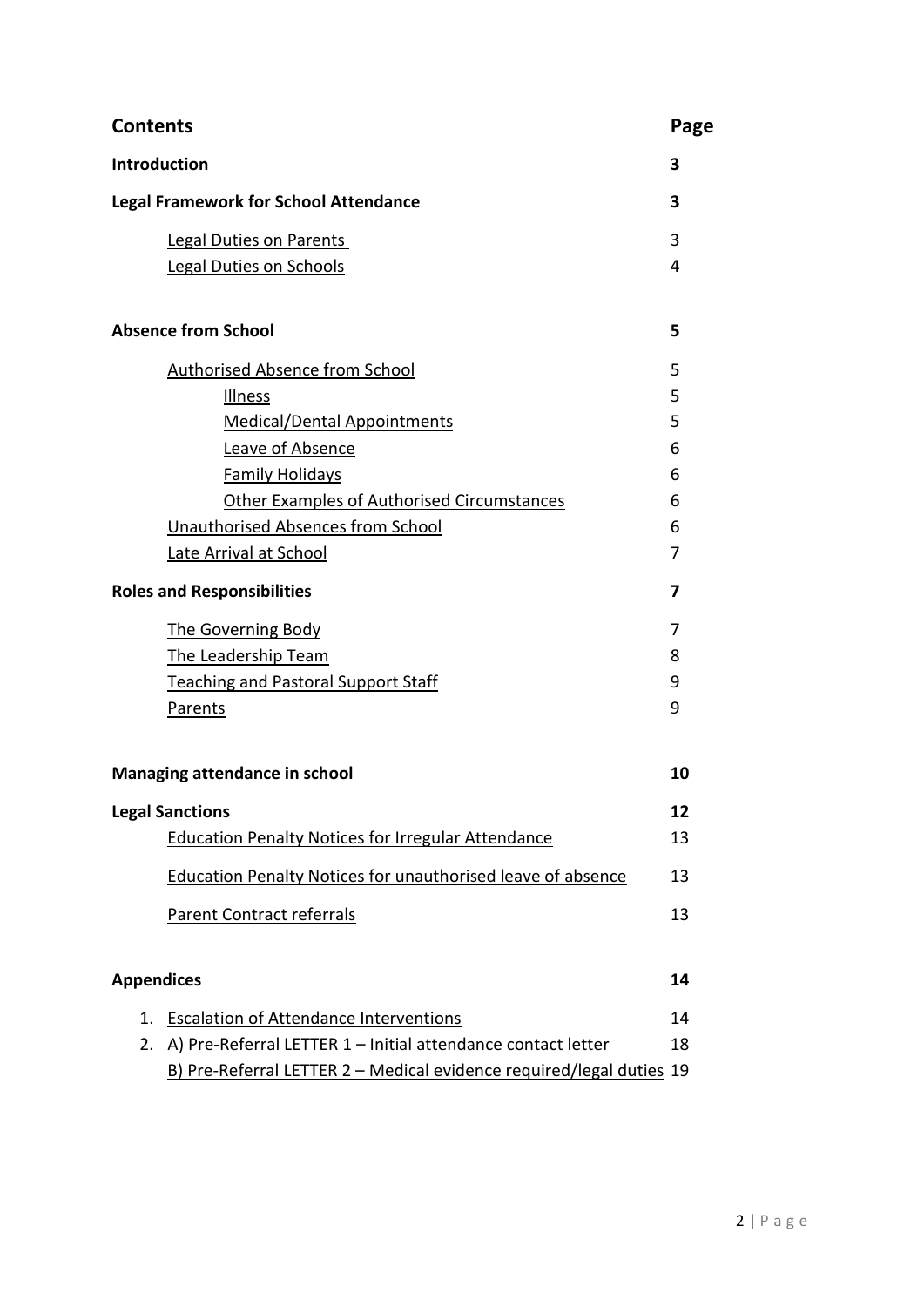# **1. Introduction**

- 1.1. The right of children and young people to an education is enshrined in the UN Convention on the Rights of the Child and in UK Law. The opportunities provided by education are fundamental to enabling children and young people to reach their potential and lead happy and rewarding lives.
- 1.2. Evidence shows that there is a clear link between low levels of school attendance and poor outcomes for children and young people. This is not just in relation to academic achievement. Poor attendance also leaves children and young people at greater risk of neglect, social isolation and offending.
- 1.3. At NCJPS we believe that it is vital that attendance problems are followed up at an early stage, and we are committed to doing so, in partnership with parents and the Local Authority. We will work with families to address any barriers to attendance and ensure support is offered which addresses any underlying issues.
- 1.4. NCJPS recognises that the causes of poor attendance are diverse and that all responses to absence must take account of the specific needs and circumstances affecting the pupil concerned.

# **2. Legal Framework for School Attendance**

# 2.1 Legal Duties on Parents

- 2.1.1 Parents are responsible for making sure that their children of compulsory school age receive a suitable full-time education. Children are of compulsory school age from the beginning of the term following their  $5<sup>th</sup>$  birthday until the last Friday in June in the school year in which they reach the age of 16.
- 2.1.2 Under section 576 of the Education Act 1996 (EA 1996), the definition of parent includes natural parents or other people with legal parental responsibility (whether or not they live with the child), and anyone who has care of the child.
- 2.1.3 For children receiving full time education at a school, parents must ensure that attendance is regular. Regular attendance means attending at every timetabled session required by the school. Non-attendance will not go unchallenged and parents are accountable for any sessions that their children miss from school for **any** reason.
- 2.1.4 If a child of compulsory school age fails to attend regularly at the school at which they have been registered the parents may be guilty of an offence, and can be prosecuted by the Local Authority.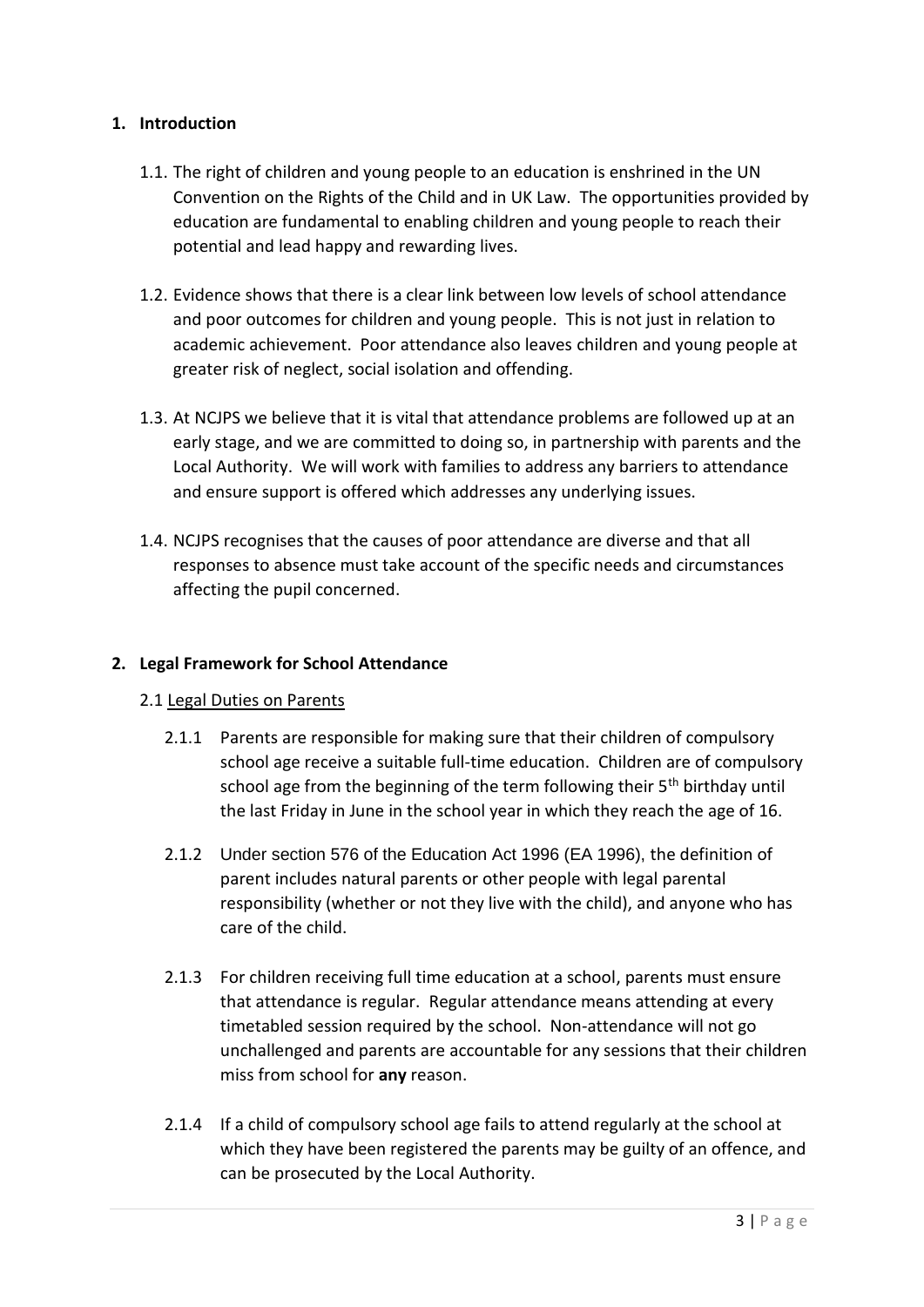# 2.2 Legal Duties on Schools

NCJPS is required to:

- 2.2.1 Maintain and preserve accurate registers as required by regulations (Education (Pupil Registration)(England) Regulations 2006) and *(for maintained schools only)* make them available for inspection by the Local Authority. This includes:
	- Monitor pupils educated Off-Site and ensuring that the school register mirrors the attendance information held by the off-site provision.
	- Have clear procedures for the closure of registers during each session.
- 2.2.2 Comply with legal requirements regarding adding or removing pupils' names to or from the school roll including ensuring that:
	- Pupils' names are added to the school roll on the expected date of attendance.
	- Pupils' names are removed from roll only when one of the legal grounds in the Education (Pupil Registration) England Regulations 2006 is satisfied.
	- All removals from roll are reported to the Local Authority.
	- Information is shared and enquiries made jointly with the Local Authority in order to locate missing pupils.
- 2.2.3 Report pupils who fail to attend regularly to the Local Authority via regular meetings with the Education Welfare team. This includes both authorised and unauthorised absences. (In the case of pupils on part-time timetables, the Local Authority also requires a part-time timetable Notification Form to be completed).
- 2.2.4 Report Missing Pupils (pupils who are continuously absent for 10 days or more without reasonable explanation) to the Local Authority via the Children's Services Contact Centre.
- 2.2.5 Carry out all their functions with a view to safeguarding and promoting the welfare of all pupils at the school.
- 2.2.6 Promote good attendance and identify patterns of poor attendance at an early stage.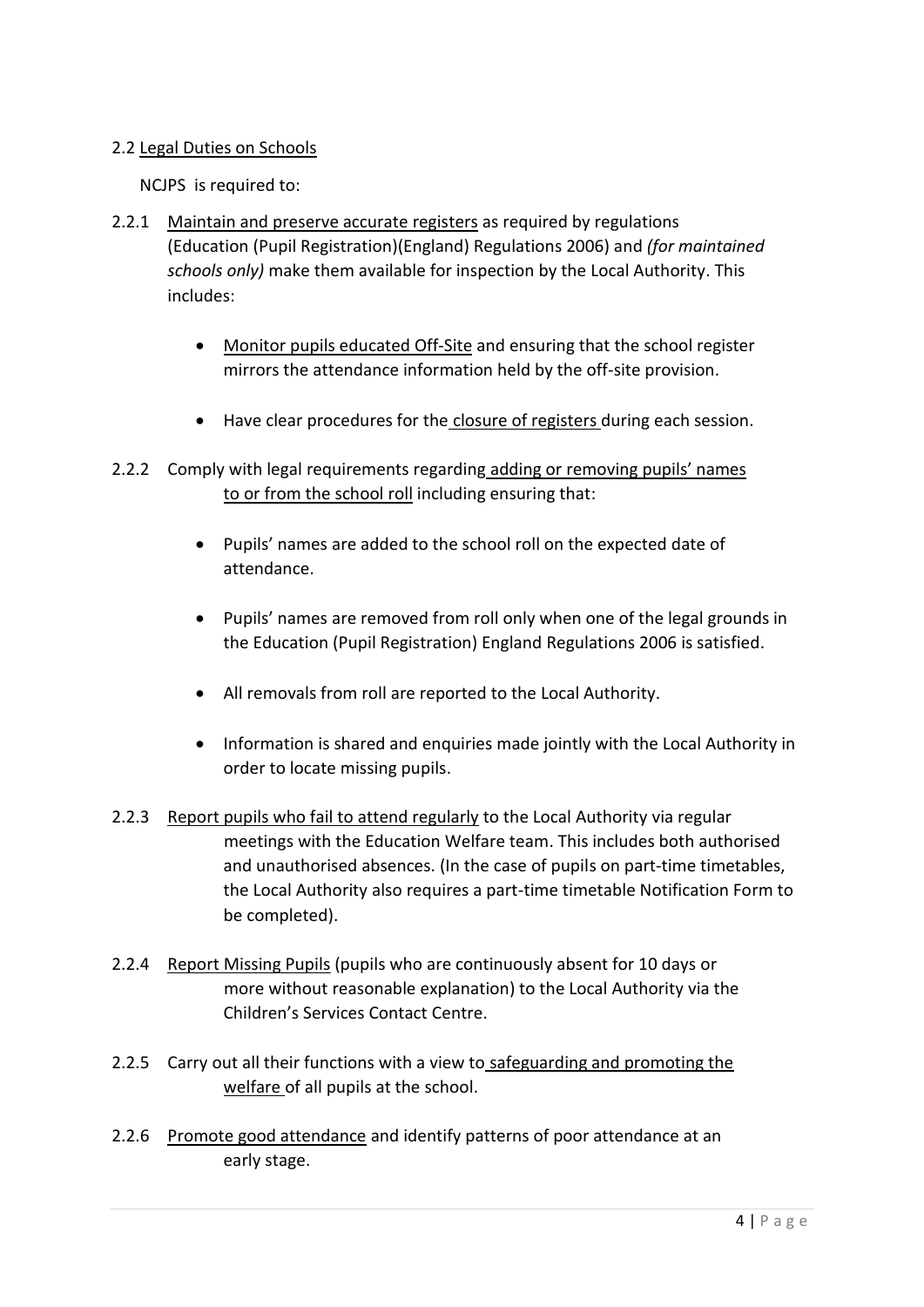# **3. Absence from School**

3.1 All absences must be recorded in the school register, and categorised as either authorised or unauthorised.

# 3.2 Authorised absence from school

3.2.1 Authorised absences are those which the school has determined are for a justifiable reason. This could be because a child is ill, or because of other exceptional circumstances. It is for the school, not the parents, to determine whether an absence should be authorised.

# 3.2.2 Illness

Parents are asked to contact school on every day that their child is unable to attend school, except where a doctor's report has been provided indicating an expected return date.

- 3.2.3 Where pupils miss a lot of school due to illness, NCJPS will seek medical evidence before authorising absences. Where this arises we will write to parents to inform them of this requirement. If medical evidence is not produced the absences will not be authorised, and this could result in a referral to the Local Authority.
- 3.2.4 Where pupils are likely to miss more than 15 days of school, they may be entitled to educational provision from the Education of Sick Children Service, and it is the school's responsibility to ensure that a referral is made in appropriate cases. NCJPS will work in partnership with parents and health professionals to identify and refer pupils entitled to such provision in line with the Education for Sick Children Policy.

# 3.2.5 Medical/Dental appointments

Parents are requested wherever possible to make medical or dental appointments outside of the school day. Where this is not possible, pupils should attend school for part of the day, and whenever possible return to school after the appointment. The appointment card should be submitted to school as evidence.

3.2.6 Leave of absence may be given in exceptional circumstances such as family bereavement, or for other legitimate reasons such as an interview at another school or college. The absence should be restricted to the minimum time required and parents are asked to request permission in advance by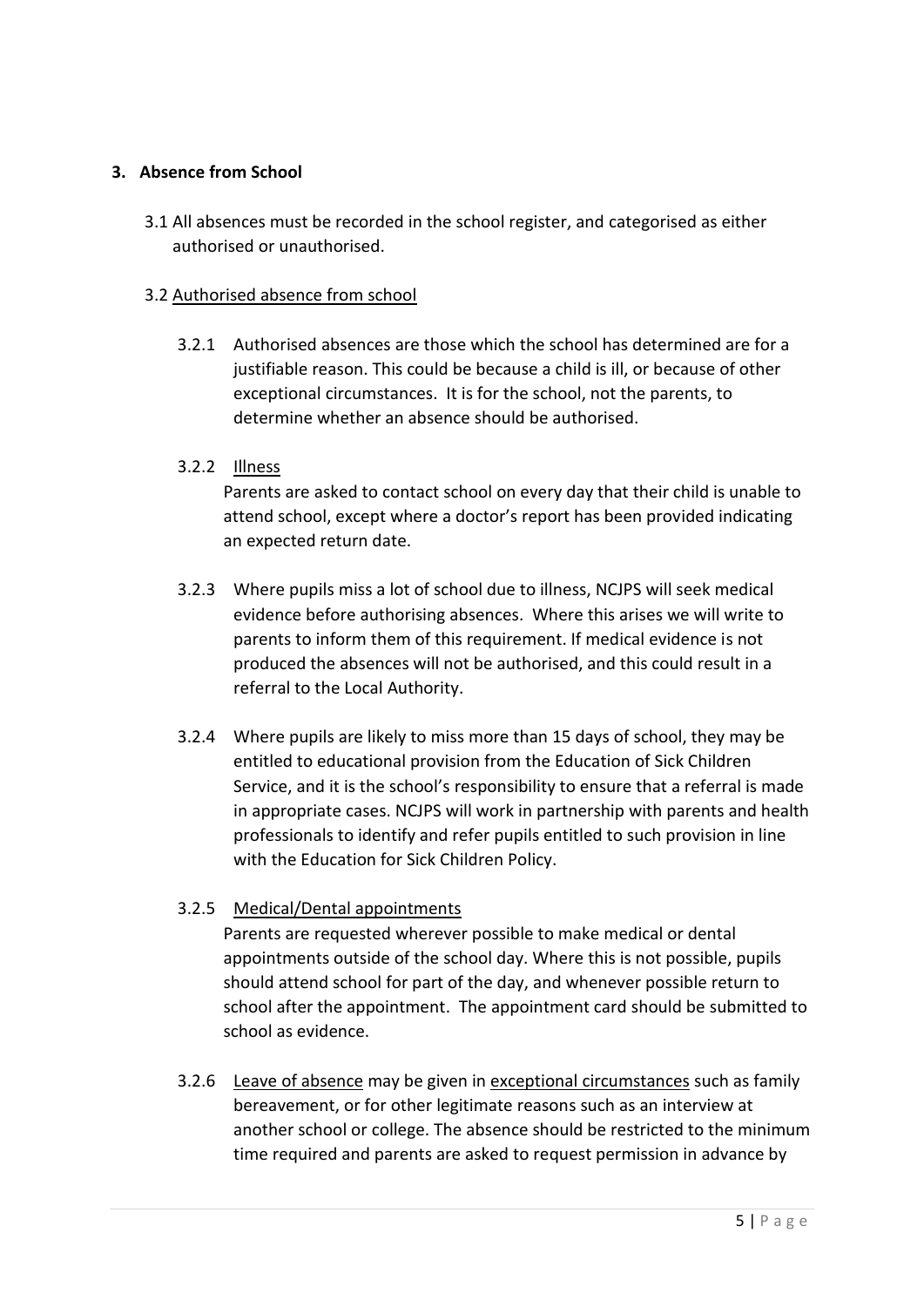completing an absence request form, which can be found on the school website or collected from the school office.

# 3.2.7 Family Holidays

Parents should be aware that there is no right to time off school for a family holiday. Leave of absence for any reason is only granted in exceptional circumstances and is very unlikely to be granted for the purpose of a holiday.

# 3.2.8 Other examples of authorised circumstances include:

- Part-time timetables which may be agreed in exceptional cases, for example where medical issues prevent a pupil from attending full time or as part of a re-integration package.
- Where a pupil is absent from school due to an exclusion.
- Absence to take part in any day set aside exclusively for religious observance by the religious body to which the parents belong, including religious festivals.
- When traveller families are known to be travelling for occupational purposes and have agreed this with school, but it is not known whether the pupil is attending another school. In order to fulfil legal requirements, in such cases, pupils must attend school for at least 200 sessions in every 12 months.

# 3.3 Unauthorised Absences from School

- 3.3.1 Unauthorised absences are absences from school for which the school has not given permission, including arriving late at school after the registers have closed. Absence will not be authorised unless parents have provided a satisfactory explanation that has been accepted as such by the school.
- 3.3.2 Examples of unsatisfactory explanations include:
	- A pupil's/family member's birthday
	- Shopping for uniforms
	- Having their hair cut
	- Closure of a sibling's school for INSET (or other) purposes
	- "Couldn't get up"
	- Illness where the child is considered well enough to attend school
	- Illness where parents have been asked to produce medical evidence but have failed to do so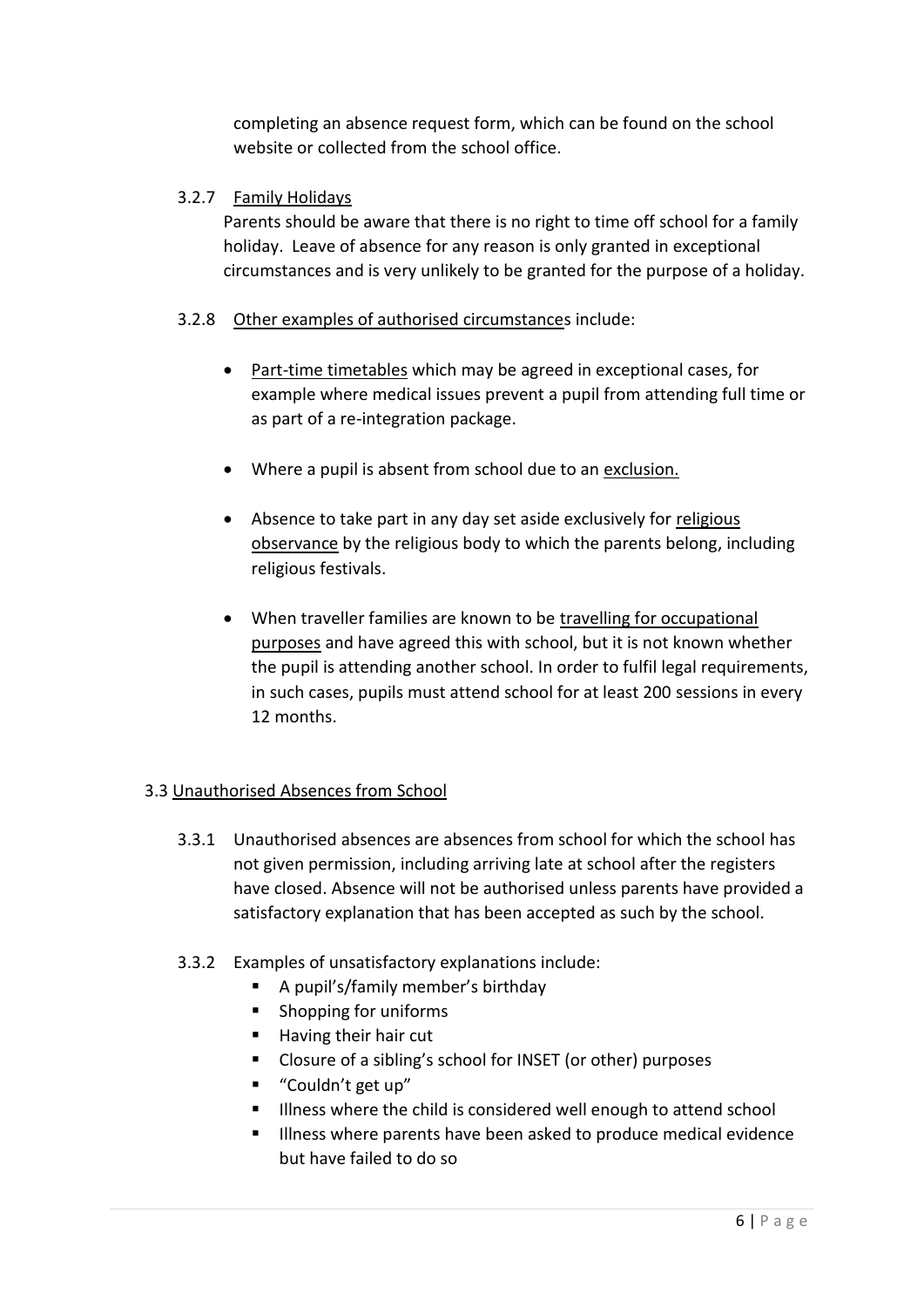- Leave of absence for holidays or other reasons taken without the authorisation of school
- Waiting for a place at a new school

# 3.4 Late Arrival at School

- 3.4.1 AM Registration begins at 08.45 and pupil arriving after this time will be marked as present but arriving late (L). The register will close at 09.00; pupils arriving after the close of register will be marked as late (U). This will not be authorised and will count as an absence for that school session.
- 3.4.2 On arrival after the close of register pupils must be accompanied by a parent / carer to the school office and sign it.

# **4. Roles and Responsibilities**

4.1 NCJPS believes that improved school attendance can only be achieved if it is viewed as a shared responsibility of the school staff, governors, parents, pupils and the wider school community.

# 4.2 As such, the Governing Body will:

- 4.2.1 Support and hold to account the leadership team regarding its obligations in relation to attendance.
- 4.2.2 Ensure that the legal duties in the Education (Pupil Registration) (England) Regulations 2006 and other attendance related legislation are complied with.
- 4.2.3 Ensure that the importance and value of good attendance is promoted to all school staff, pupils and their parents.
- 4.2.4 Identify a member of the governing body to lead on attendance matters who will, as part of this role, review attendance reports at least termly.
- 4.2.5 Monitor the school's attendance through termly reporting at governing body meetings and on a half-termly basis to the lead governor for attendance.
- 4.2.6 Ensure that there is a named senior manager to lead on attendance and ensure that that manager is allocated sufficient time and resources.
- 4.2.7 Contribute and participate in initiatives to promote good attendance across the school.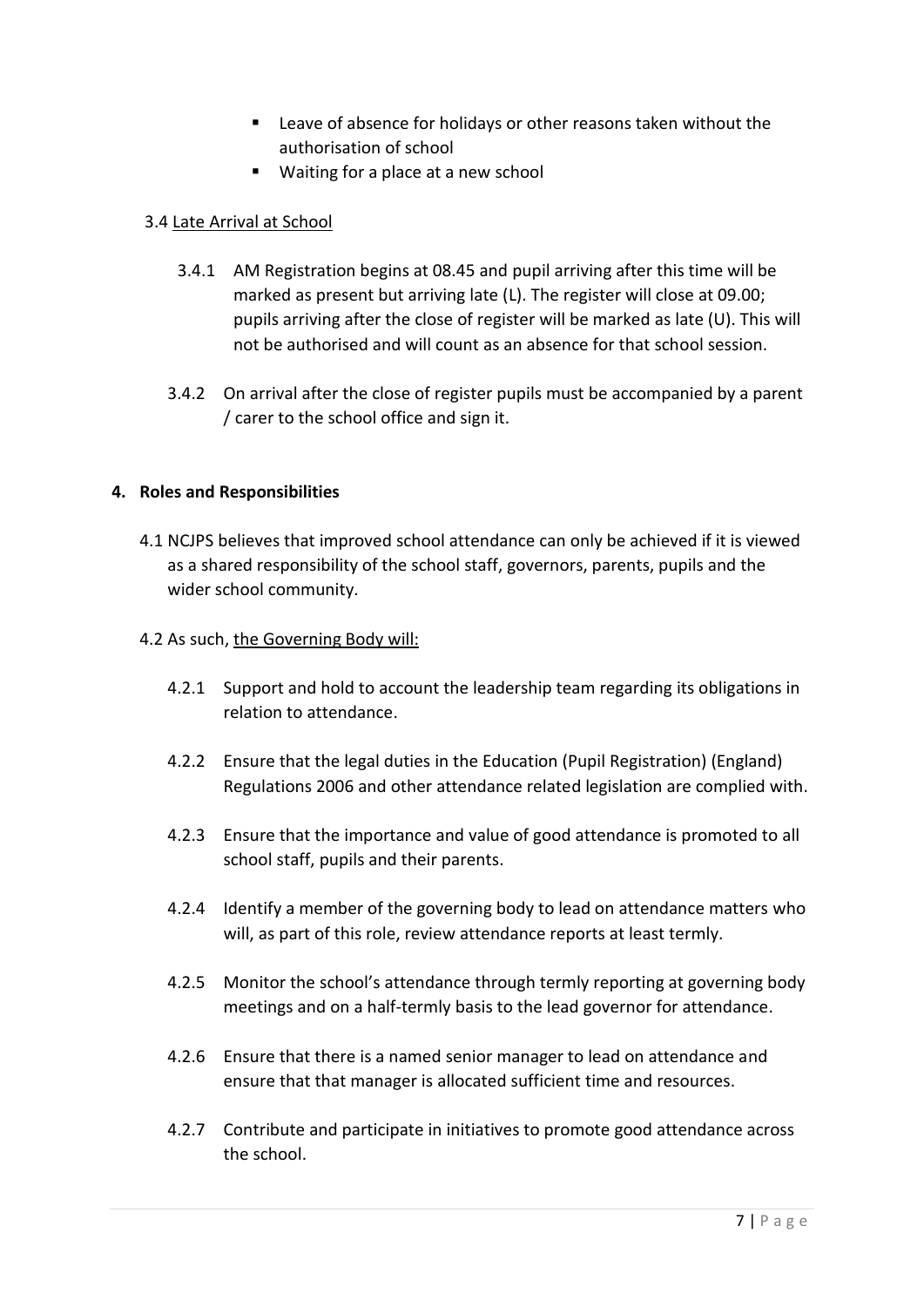# 4.3 The leadership team will:

- 4.3.1 Ensure that the legal duties in the Education (Pupil Registration) (England) Regulations 2006 and other attendance related legislation are complied with.
- 4.3.2 Return school attendance data to the Local Authority and the Department for Education as required.
- 4.3.3 Respond to requests for information and recommendations from the Local Authority in relation to specific compliance issues.
- 4.3.4 Actively promote the importance and value of good attendance to pupils and their parents and the wider staff team.
- 4.3.5 Ensure that there is a whole school approach which reinforces good school attendance.
- 4.3.6 Ensure good teaching and learning experiences that encourage all pupils to attend and to achieve.
- 4.3.7 Monitor the implementation of the Attendance Policy and ensure that the policy is reviewed annually.
- 4.3.8 Ensure that all staff are aware of the Attendance Policy and adequately trained to address attendance issues.
- 4.3.9 Report the school's attendance and related issues through termly reporting to the Governing Body and on a half termly basis to the lead governor for attendance.
- 4.3.10 Ensure that attendance data is collected and analysed *weekly for analysis* to identify causes and patterns of absence.
- 4.3.11 Monitor the implementation of the Attendance Escalation Interventions (See Appendix One).
- 4.3.12 Interpret the data to devise solutions and to evaluate the effectiveness of interventions.
- 4.3.13 Develop a multi-agency response to improve attendance and support pupils and their families.
- 4.3.14 Ensure all interventions around attendance are accurately recorded and documented.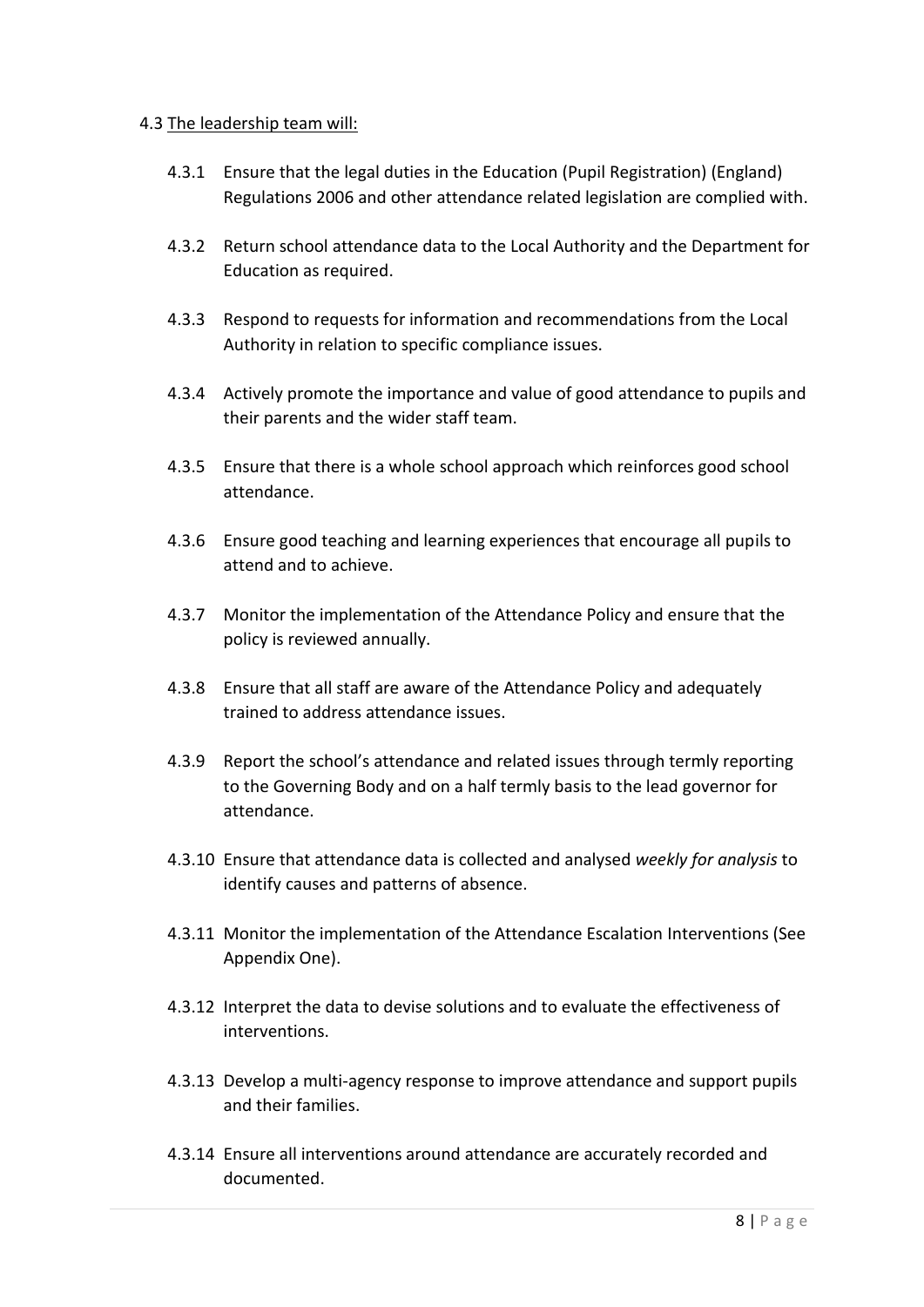# 4.4 Teaching and pastoral support staff will:

- 4.4.1 Actively promote the importance and value of good attendance to pupils and their parents.
- 4.4.2 Contribute to a whole school approach which reinforces good school attendance.
- 4.4.3 Contribute to the provision of good teaching and learning experiences that encourage all pupils to attend and to achieve.
- 4.4.4 Ensure that the legal duties in the Education (Pupil Registration) (England) Regulations 2006 and other attendance related legislation are complied with.
- 4.4.5 Implement the Attendance Escalation Interventions in relation to individual pupils (See Appendix One).
- 4.4.6 Actively work with the Education Welfare team to identify pupils with poor attendance and agree strategies to improve attendance.
- 4.4.7 Work with other agencies such as Stockport Family to implement strategies to improve attendance and to support pupils and their families.
- 4.4.8 Contribute to the evaluation of school strategies and interventions.
- 4.4.9 Accurately record and document interventions around attendance.

## 4.5 Parents will:

- 4.5.1 Ensure their child attends regularly as required by law.
- 4.5.2 Ensure school has up to date contact information including:
	- Parents' and pupils' addresses
	- Parents' telephone numbers and email addresses
	- Telephone numbers for emergency contacts
	- Details of new addresses and schools in the event of a move away from the area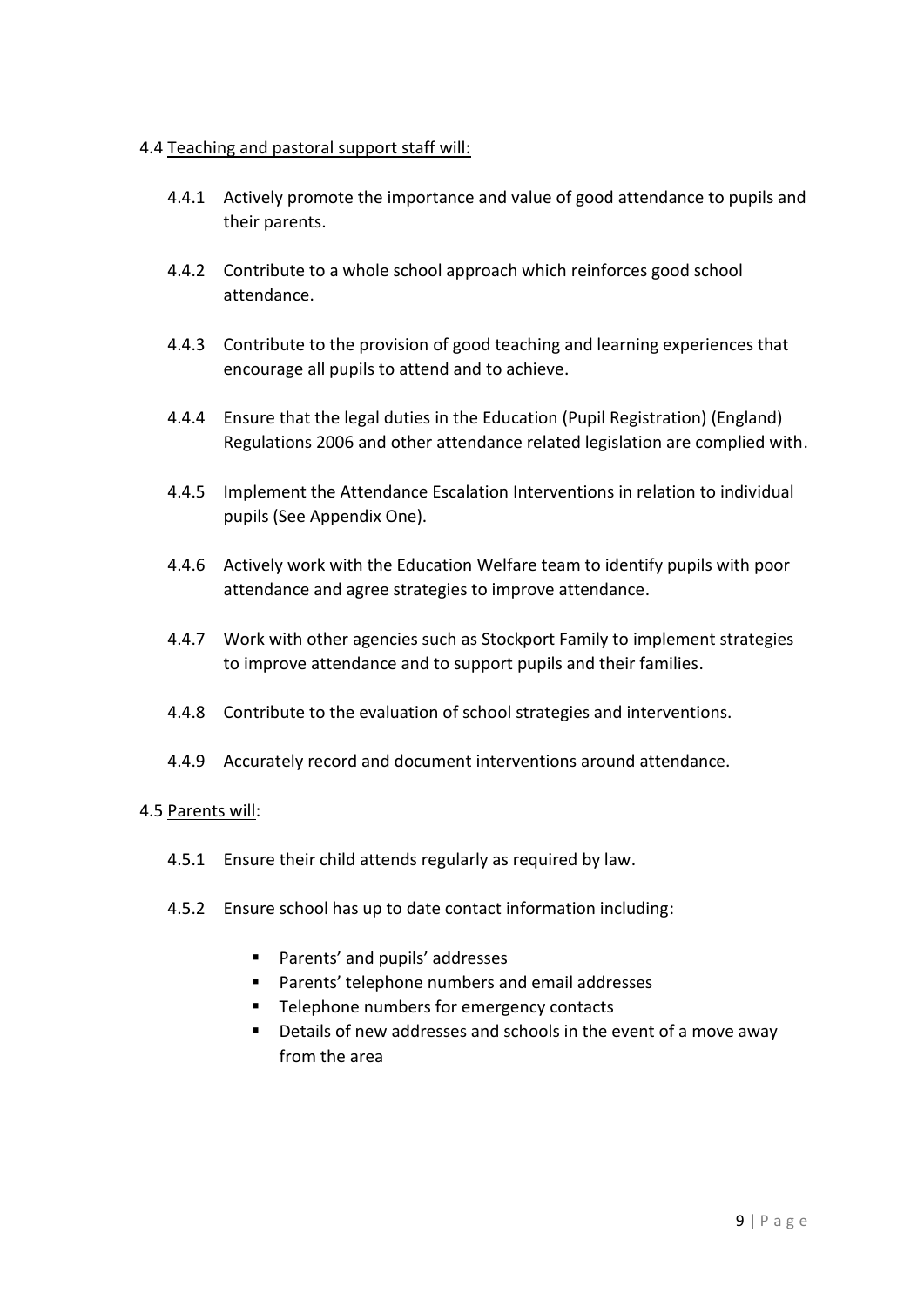# 4.5.3 Comply with the school's absence procedures by:

- Telephoning school on every day that their child is unable to attend school due to illness (except where a doctor's report has already been provided indicating an expected return date).
- Requesting leave of absence only in exceptional circumstances and in advance.
- Providing medical or other evidence in relation to absence if required by the school.
- Arranging medical or dental appointments to take place outside school hours wherever possible.
- Not taking family holidays in term time.
- Not taking leave of absence for any reason without prior agreement.
- Raise any issues or concerns which my impact on attendance with school staff at the earliest opportunity.
- Attend meetings with school staff to discuss concerns if requested by the school.
- Work in partnership with school and other agencies to address any attendance problems.
- Encourage good routines at home to ensure children have good sleep patterns and are prepared for school each day.
- Take an active interest in their child's educational progress and instil the value of education and good attendance.

# **5. Managing attendance in school**

- 5.1 NCJPS recognises that poor attendance is often a sign of wider difficulties in a child's life whether at home or at school. Parents should make school aware of any difficulties or changes in circumstances which may affect their child's attendance or behaviour at school, such as bereavement, divorce/separation, or incidents of domestic abuse. This will help the school identify any additional support which may be required.
- 5.2 NCJPS will use the Attendance Escalation Interventions (Appendix 1) to ensure that every pupil with attendance concerns receives a red, amber or green rating and that an appropriate response is made to address the situation.
- 5.3 NCJPS recognises that some pupils are more likely to require additional support to attain good attendance – for example, pupils with special educational needs, those with physical or mental health needs, migrant and refugee pupils and looked after children.
- 5.4 NCJPS will implement a range of strategies to identify cases requiring support including: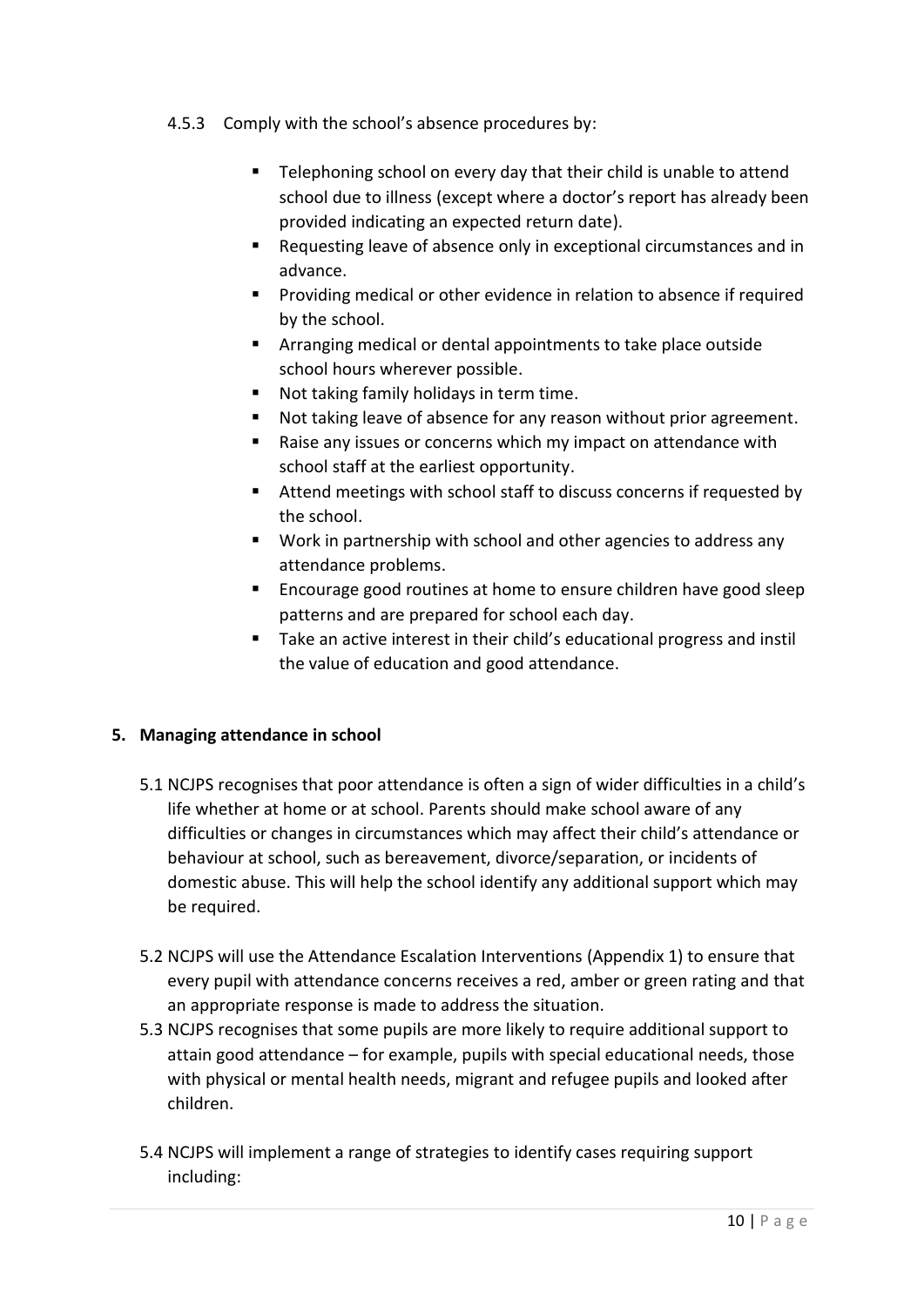- 5.4.1 Regular attendance monitoring meetings between the lead attendance officer and relevant teaching/pastoral staff and, at agreed periodic intervals, with the school's designated Education Welfare team member.
- 5.4.2 Regular analysis of attendance data by the leadership team and governing body.
- 5.4.3 NCJPSwill implement a range of strategies to provide support to pupils and families including:
- 5.4.4 Early contact with parents by telephone/text school will attempt to make immediate contact with parents whenever a child is absent without explanation.
- 5.4.5 Attendance letters NCJPS will notify parents in writing if there are attendance concerns and offer support. Where the offer of support is not taken up and/or those concerns persist, school will notify parents in writing that absences will only be authorised if medical evidence is provided.
- 5.4.6 Meetings in school school will invite parents to meetings in school at an early stage to discuss attendance concerns.
- 5.4.7 Home visits school staff will visit pupils' homes to check on a pupil's welfare and/or offer support to improve attendance.
- 5.4.8 Early Help Assessments school will use Early Help Assessments to support families in identifying barriers to good attendance and attainment and put in place plans to overcome them.
- 5.4.9 Team Around the School After appropriate action by school and where internal interventions have not been successful, pupils and families requiring further support around attendance will be referred to the Team Around the School (TAS). The TAS includes representatives from services working with children and families in Stockport so that appropriate support can be allocated.
- 5.4.10 Referrals to the Education Welfare team the school will refer cases to the Education Welfare team who offer a range of measures to improve attendance including Parent Contracts and Education Penalty Notices (see below).
- 5.4.11 NCJPS will also consider a range of other strategies to improve individual pupils' attendance including: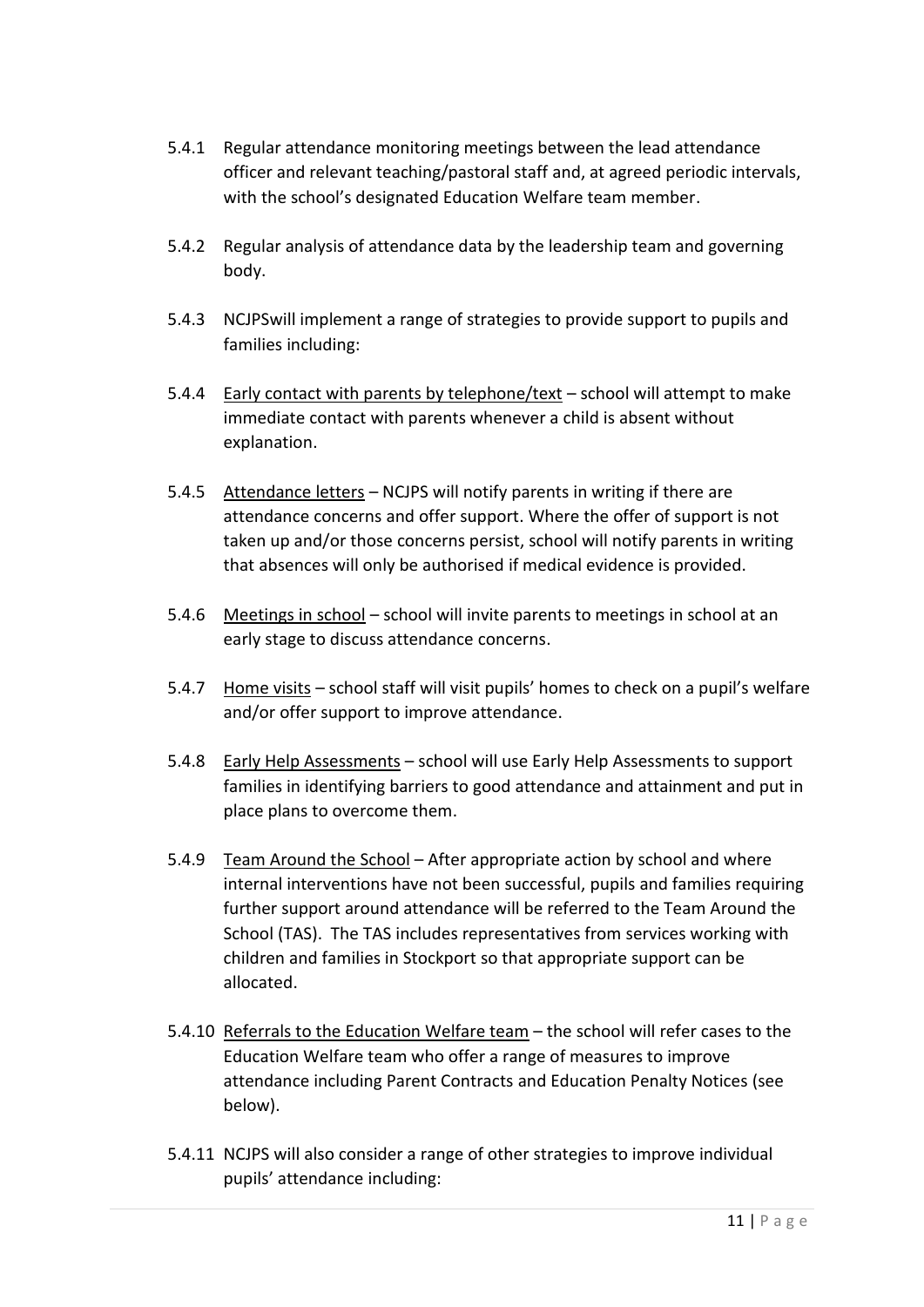- Whole School Strategies [NCJPS]will promote good attendance using a range of initiatives including:
	- o Rewards systems
	- o Pupil Voice activities
	- o Restorative approaches
	- o Implementation of the Stockport Emotional Health and Well-being Strategy
	- o Attendance report cards
	- o Late at the Gate initiatives
	- o PSHE activities
	- o Whole school assemblies
- Attendance Panels parents and pupils may be invited to discuss attendance at attendance panels consisting of pastoral staff, senior staff and governors.
- Reintegration Support Packages where a pupil has missed a significant amount of school a reintegration package can be arranged in consultation with parents and pupils so to ensure a smooth return to school.
- Part-time timetables in exceptional circumstances where a pupil is unable to manage full time attendance a temporary part-time timetable may be put in place.
- Alternative provision in exceptional circumstances where it is felt that a pupil's needs may be better served outside of the mainstream curriculum; referrals may be made to alternative education providers.

# **6. Legal Sanctions**

- 6.1 Regular school attendance is a legal duty on parents and carers. If a parent fails to ensure their child attends school regularly, they are guilty of an offence under section 444(1) or (1A) Education Act 1996.
- 6.2 A parent who commits this offence may be liable to prosecution in the Magistrates' Court and, depending on which offence they are convicted of, may be liable to a fine of up to £2500 or a term of imprisonment of up to three months.
- 6.3 Although school will offer support in addressing attendance issues, it will also refer pupils whose attendance fails to improve, or who take leave of absence from school without agreement, to the Education Welfare team within Stockport Council. This can take several routes: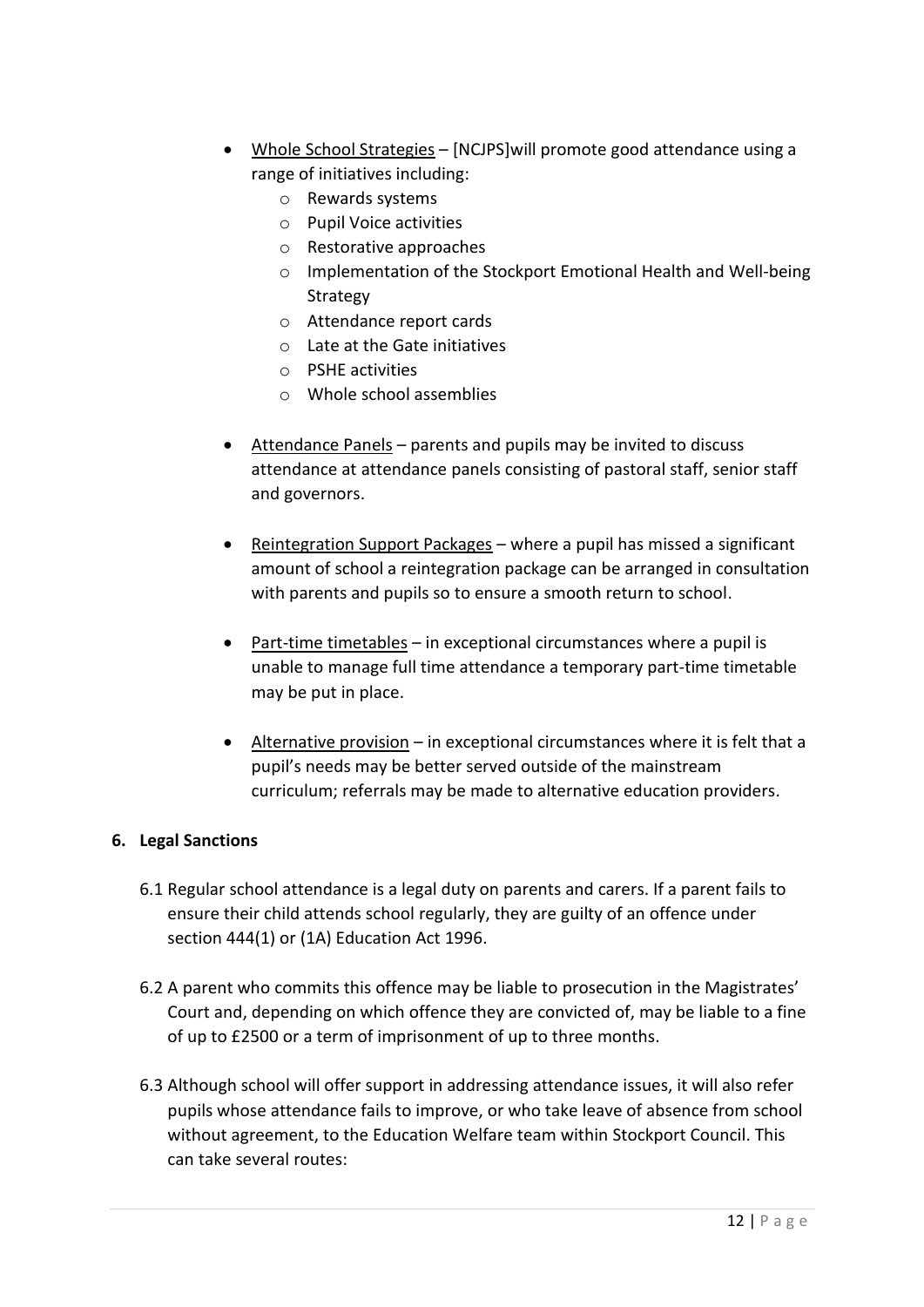- 6.3.1 Education Penalty Notices Education Penalty Notices are fixed penalty notices issued by Stockport Council of £60 per parent per child. These are payable within 21 days and rise to £120 if paid between 22-28 days. If unpaid after 28 days, the parent will be prosecuted for the offence of failing to ensure regular school attendance. Penalty Notices are issued in accordance with Stockport Council's Code of Conduct.
- 6.3.2 Education Penalty Notices for Irregular Attendance Before being issued with an Education Penalty Notice, parents will receive a written warning. This gives them an opportunity to avoid a fine by ensuring that no unauthorised absences – including late after the close registration marks – are recorded against their child during the next 15 school days. The minimum criteria for sending such a warning is 10 sessions of unauthorised absence in a three month period.
- 6.3.3 Education Penalty Notices for unauthorised leave of absence Education Penalty Notices may also be issued where a pupil is taken out of school for five days or more without the school's consent – such as for a term time holiday. In these cases, the fine is sent by the Council without an initial warning being issued.
- 6.3.4 Parent Contract referrals a Parent Contract is an agreement which usually involves the school, parents, members of the Local Authority Education Welfare team and, in some cases, the pupil. The agreement sets out the actions required by all parties to overcome the barriers to improved attendance. Compliance with the contract and the progress of improving attendance are reviewed regularly at Parent Contract Review Meetings. Should a parent fail to participate and/or fail to ensure that attendance improves, prosecution in the Magistrates' Court is likely to ensue.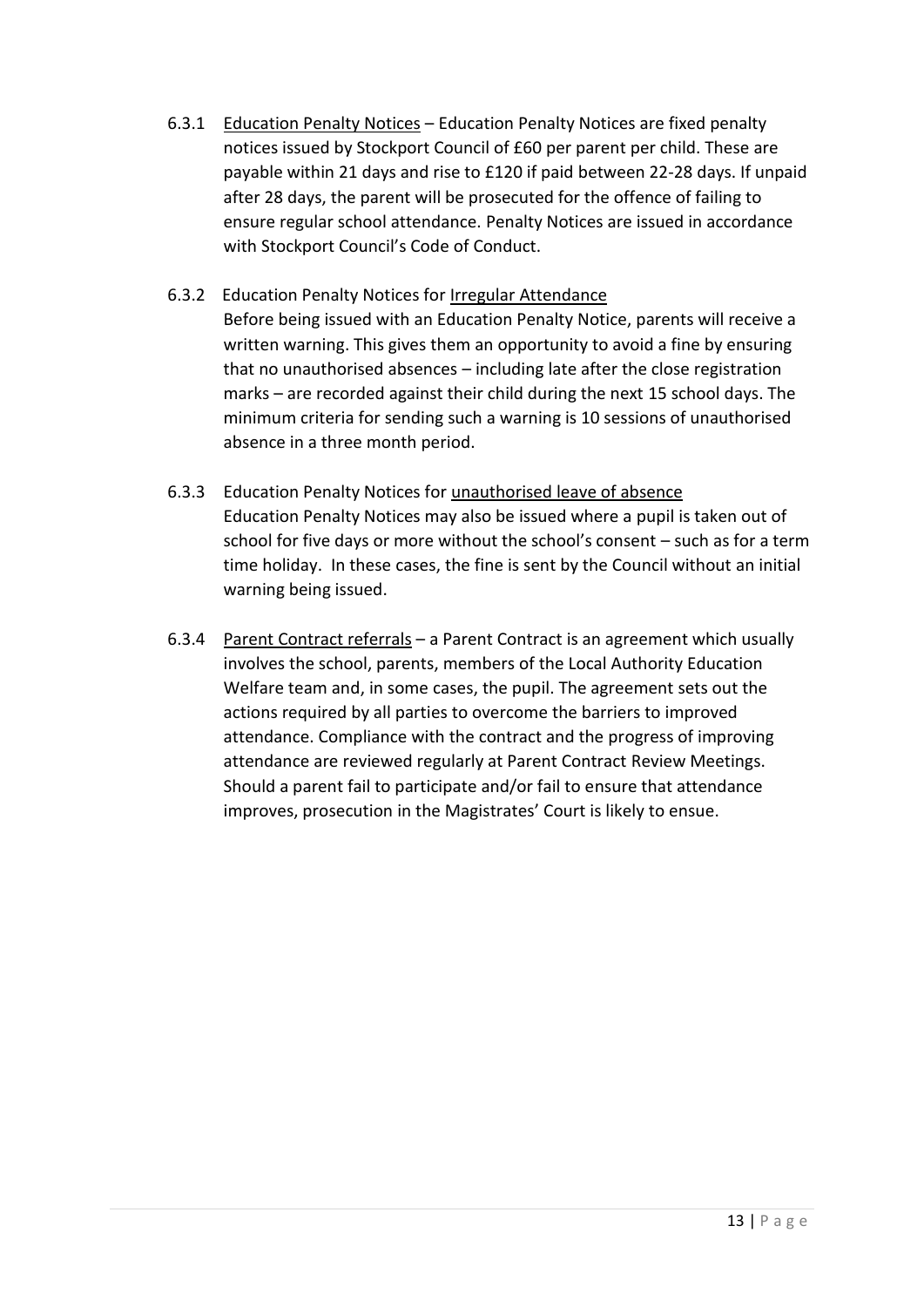# **Appendices**

# **Appendix 1 - Escalation of Attendance Interventions**

#### **1. Introduction**

At NCJPS we categorise attendance into green, amber and red, which in turn indicates the rewarding of positive attendance and any course of action that may be needed to improve pupil attendance at school.

#### *Attendance Indicators*

We believe that attendance and punctuality are key to promoting high levels of achievement and ensure that students develop good habits for their working future. We want **all students to attend every day.** To put this in perspective:

1 day off per school year means attendance will only ever reach 99.5%

10 days off per school year means attendance will only ever reach 94.7%

20 days off per school year means attendance will only ever reach 90%

At NCJPS we will use the following thresholds to categorise each pupil's attendance and identify the action required:

| <b>Colour Code</b> | % attendance    | Number of sessions absent in<br>a 10 week period. |
|--------------------|-----------------|---------------------------------------------------|
| <b>Green</b>       | $97.0 - 100$    |                                                   |
| Amber              | $90.0 - 97.0$   |                                                   |
| <b>Red</b>         | <b>Below 90</b> | <b>10 or more</b>                                 |

*A session is a morning or an afternoon in school. There are two sessions per day.*

We recognise that there is a wide range of reasons why a pupil's attendance may not fall into the Green category. The purpose of these attendance escalation interventions is to ensure that all pupils whose attendance falls below 97%, and/or who miss school for unauthorised term time holidays regardless of their overall attendance, receive a suitable response. In all cases we will exercise judgement and consider the particular needs of the pupil and the circumstances surrounding the case.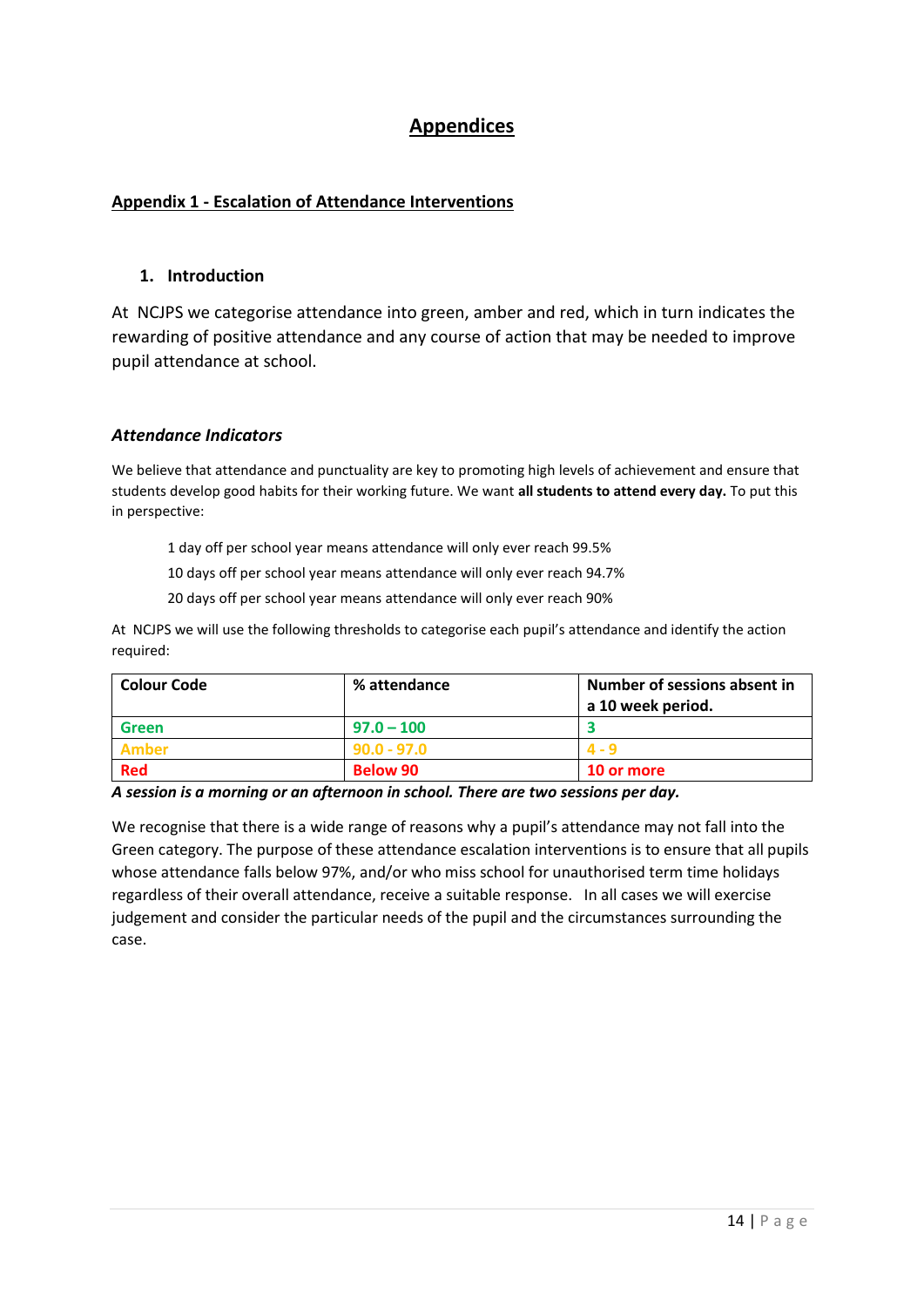# **1.1 The following tasks in relation to pupil absence will apply to all pupils irrespective of current attendance level:**

#### ❖ **Attendance Reward Programmes**

The designated attendance lead will design and implement a range of programmes and initiatives to reward good school attendance

#### ❖ **Unexplained Absence**

The designated attendance lead will attempt to make immediate contact with parents whenever a child is absent from school without explanation. Where it is not possible to make contact the attendance lead will liaise with the nominated Safeguarding Officer to agree on further action.

On the 10<sup>th</sup> consecutive day of absence the designated attendance lead will report the pupil as Missing from School to Stockport Children's Services Contact Centre.

#### ❖ **Requests for Leave of Absence**

All requests for Leave of absences will be dealt with by the Headteacher/designated member of staff.

# ❖ **Referrals to the Education Welfare team to use the Education Penalty Notice system for Unauthorised Leave of Absence**

All referrals will be made by the Headteacher/designated member of staff.

## ❖ **Referrals to the Education of Sick Children Service**

All referrals will be made by the Headteacher/designated member of staff.

#### ❖ **Notification of Removal from Roll**

The designated attendance lead will complete a Notification of Removal from Roll form and submit to the Local Authority whenever a pupil is deemed to meet legal criteria for removal.

The designated attendance lead will work jointly with the Education Welfare Service to ensure that all pupils removed from roll are confirmed as starting in a new educational provision.

## **1.2 Actions for Pupils in the Green Category**

#### **GREEN 97% to 100%**

**At this stage, with the exception of referrals to use the Education Penalty Notices system for unauthorised Leave of Absence (see above), all action is at class teacher and admin level and will be monitored by the Head or Deputy Head.**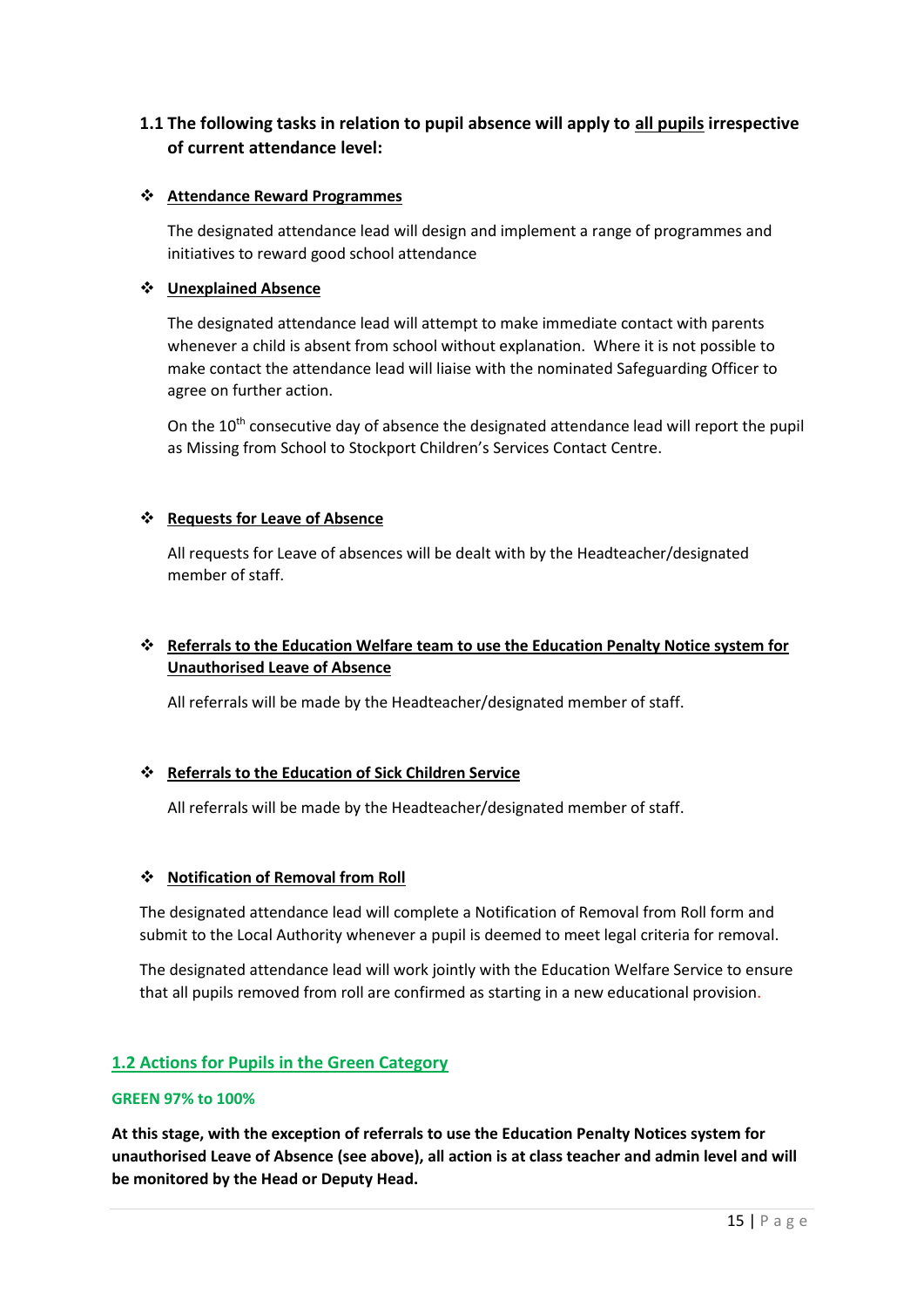When a pupil is absent and returns to school, if their attendance is above 97%, all action is at class teacher and administration level.

This will include:

- Welcoming the pupil back to school
- Confirming the reason for the absence and recording as required in the register
- Updating the pupil on any work they have missed and supporting any catch up as required

The Attendance Reward Programme will be used to recognise and celebrate pupils with the best attendance levels, i.e. in relation to pupils with attendance levels of 97% and above.

## **1.3 Actions for Pupils in the Amber Category**

#### **AMBER 90 – 97% attendance**

**The attendance levels and reasons for absence for this group will be analysed by the class teacher and attendance lead to determine the level of need and in particular if the case requires monitoring only, whether communication with the parent is needed or if a package of support should to be put in place to overcome a particular barrier to attendance. The Headteacher /designated member of staff will maintain regular oversight of decisions for this group of pupils.** 

In addition, for each incidence of absence for pupils with attendance of 93.0% to 97.0% the class teacher will speak to the pupil and parent / carer to:

- Welcome the pupil back to school
- Confirm the reason for the absence and record as required in the register
- Update the pupil on any work they have missed and supporting any catch up as required

In addition, pupils with attendance of 90.0 – 93.0% the attendance lead will write to parents. The letter will:

- Provide details of the current attendance
- Convey the school's concern about the level of attendance
- Invite the parent to make contact with [Headteacher/ designated member of Pastoral or teaching staff to discuss attendance and how it can be improved (see Pre-Referral LETTER 1 – Initial attendance contact letter)

Attendance will continue to be closely monitored whilst in this band with further contact made with the parent at regular intervals discuss the progress until the pupil's attendance moves above 93.0%

## **1.4 Actions for Pupils in the Red Category**

#### **RED Below 90%**

**The attendance levels and reasons for absence for this group will continue to be analysed by the class teacher and attendance lead with additional input from a member of Stockport Family Education Welfare Team to determine the level of need and in particular if the case requires**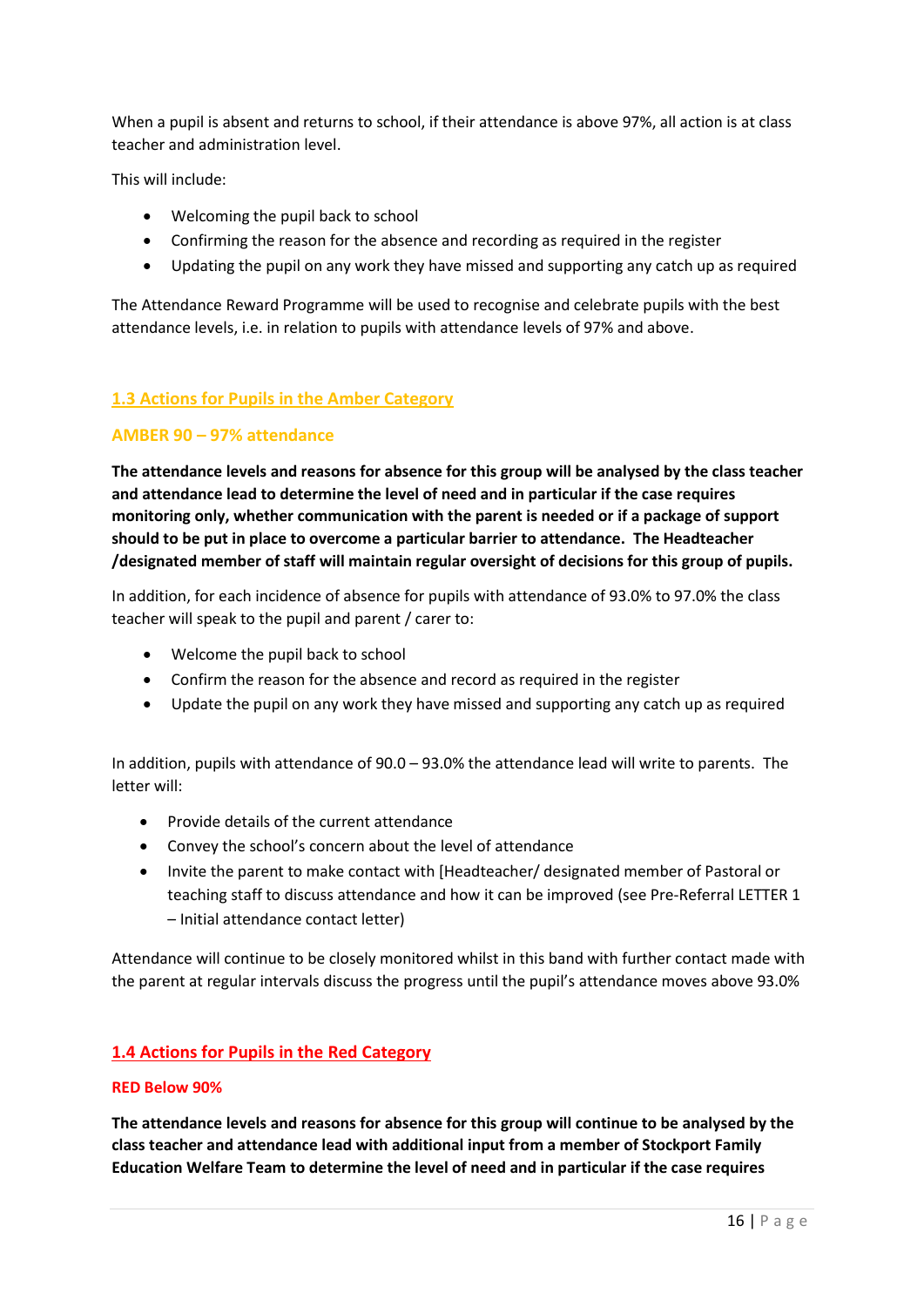**monitoring only, whether communication with the parent is needed or if a package of support should to be put in place to overcome a particular barrier to attendance (Under 90% meetings). The Headteacher/designated member of staff will maintain regular oversight of decisions for this group of pupils.** 

If not sent already, Pre-Referral LETTER 1 – Initial attendance contact letter shall be sent and the case shall be monitored as above to see if attendance improves.

If Pre-Referral LETTER 1 – Initial attendance contact letter has previously been sent, then the attendance lead will send a second letter indicating that absences will no longer be authorised without medical evidence. (Pre-Referral LETTER 2 – medical evidence required/legal duties letter)

Where absences are not authorised, either due to no contact from the parent, or no medical evidence being provided following Pre-Referral Letter 2 being sent, further action should be taken. Depending on the reasons for poor attendance, the strategies already attempted and the parent(s)' willingness to engage with support, this could be:

- Referral to the Team Around the School (TAS)
	- o When pupils with poor attendance are discussed at the TAS the level of absence and action agreed to improve attendance should be clearly written into the minutes
- Completion of an Early Help Assessment (EHAs) and commencement of Team Around the Child (TAC) process
	- o When EHAs and TAC processes are put in place for pupils with poor attendance the EHA should clearly identify the barriers to attendance and the plan should clearly identify actions and interventions to improve the attendance.
- Referral to the Education Welfare team for Enforcement Action:

This may result in a Parent Contract being undertaken, where this is the case:

- a member of school staff will be nominated to take part in the contracting process alongside the parent and Education Welfare Team member
- nominated member of school staff will update the Education welfare officer of any absences on a daily or weekly basis
- The nominated officer will liaise directly with the Education Welfare Team member before authorising any absences

This may result in the Formal Warning and Education Penalty Notice system being used.

- Liaison with education services, the ethnic diversity service or with voluntary agencies to access appropriate support to address identified needs.
- Referral to an attendance panel

Contact will be made with the parent on a weekly basis by a named member of staff to discuss progress until the child moves to Amber.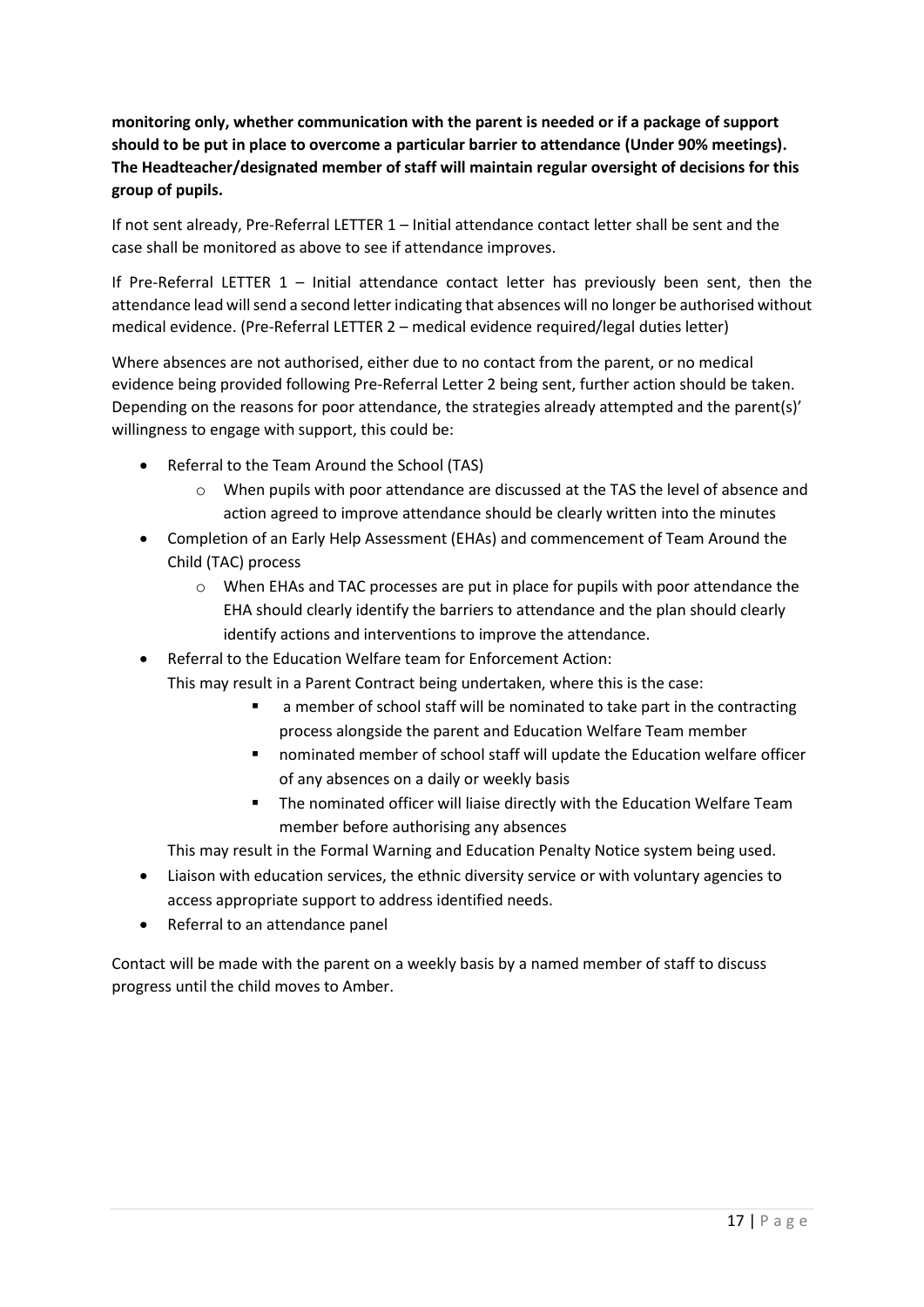# **Appendix 2**

Pre-Referral LETTER 1 – Initial attendance contact letter

Date

Dear

# **Re: Name of child**

I am writing to you to advise you of the school's concerns about [name of child's] school attendance record.

Currently [forename of child]'s attendance stands at % which is well below the level of attendance which we expect from our pupils. I enclose a copy of the registration certificate which shows the attendance record for the current school year.

We hope that bringing this issue to your attention may lead to an improvement in attendance.

If there are any issues which you believe are affecting [forename of child]'s attendance, please contact the school and make an appointment to see me to discuss how the situation can be improved.

Please also be aware that where pupils have a substantial amount of absence from school, schools are expected to investigate the reasons for the absences and where appropriate request medical evidence before agreeing to authorise further absences.

I look forward to hearing from you.

Yours sincerely,